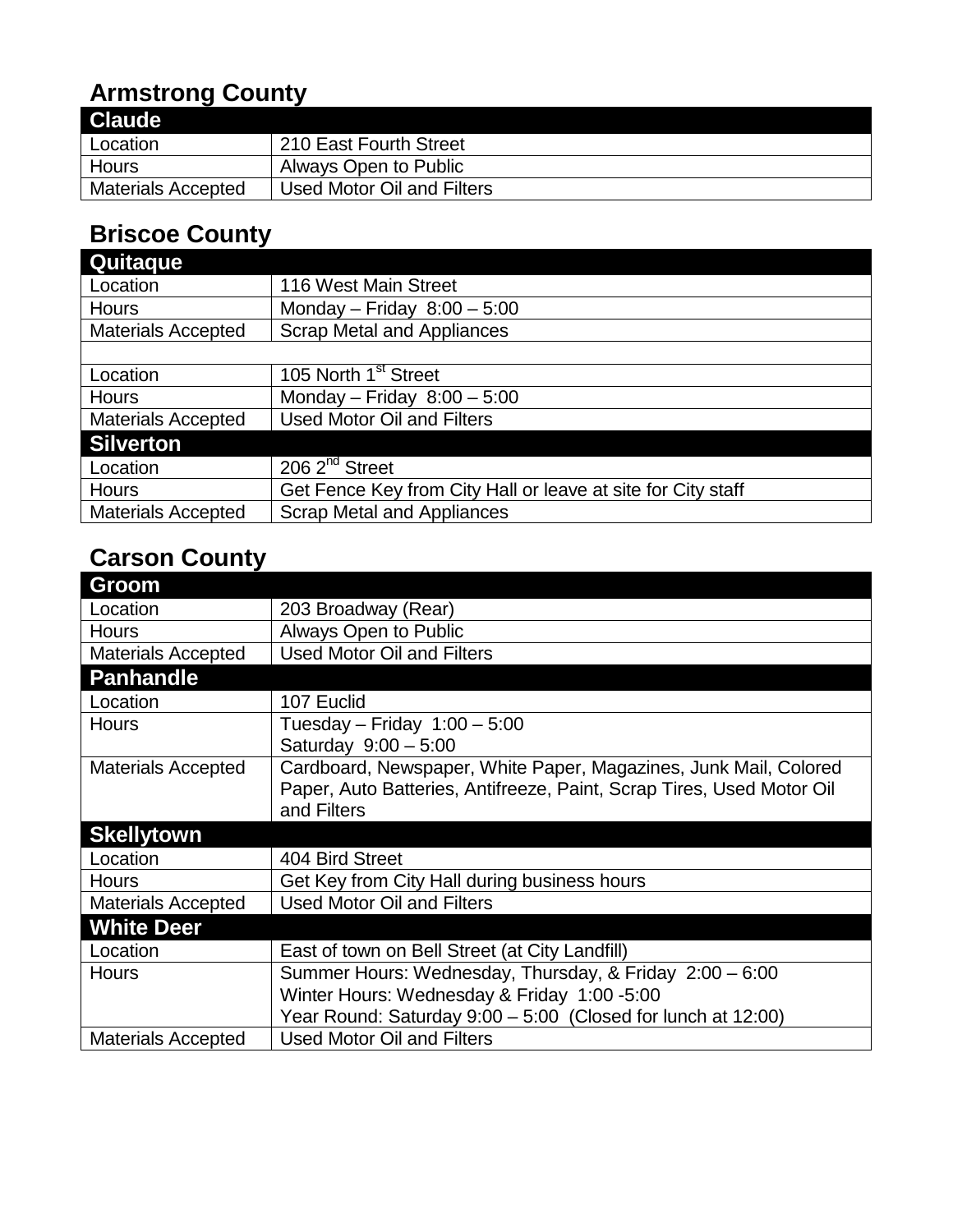#### **Castro County**

| <b>Dimmitt</b>            |                                                                   |
|---------------------------|-------------------------------------------------------------------|
| Location                  | 217 East Jones                                                    |
| <b>Hours</b>              | Always Open to Public                                             |
| <b>Materials Accepted</b> | <b>Used Motor Oil and Filters</b>                                 |
|                           |                                                                   |
| Location                  | 905 East Bedford (Highway East 86) – City Public Works Department |
| <b>Hours</b>              | Always Open to Public                                             |
| <b>Materials Accepted</b> | <b>Scrap Metal</b>                                                |
| <b>Hart</b>               |                                                                   |
| Location                  | 8 <sup>th</sup> and Avenue A                                      |
| <b>Hours</b>              | Get Key from City Hall during business hours                      |
| <b>Materials Accepted</b> | Scrap Metal and Appliances and Limbs                              |

# **Childress County**

| South Side of Football Stadium        |
|---------------------------------------|
| Always Open to Public                 |
| <b>Cardboard and Newspaper</b>        |
|                                       |
| 500 Block of Main Street              |
| Always Open to Public                 |
| Cardboard, Newspaper and White Paper  |
|                                       |
| 500 Block of Avenue G SW              |
| Always Open to Public                 |
| <b>Cardboard and Newspaper</b>        |
|                                       |
| City Landfill / City Maintenance Barn |
|                                       |
| <b>Used Motor Oil and Filters</b>     |
|                                       |

# **Collingsworth County**

| Wellington                |                                                     |
|---------------------------|-----------------------------------------------------|
| Location                  | N/A                                                 |
| Hours                     | <b>PROGRAM TEMPORARILY CLOSED (Updated 12-2009)</b> |
| <b>Materials Accepted</b> | Used Motor Oil and Filters                          |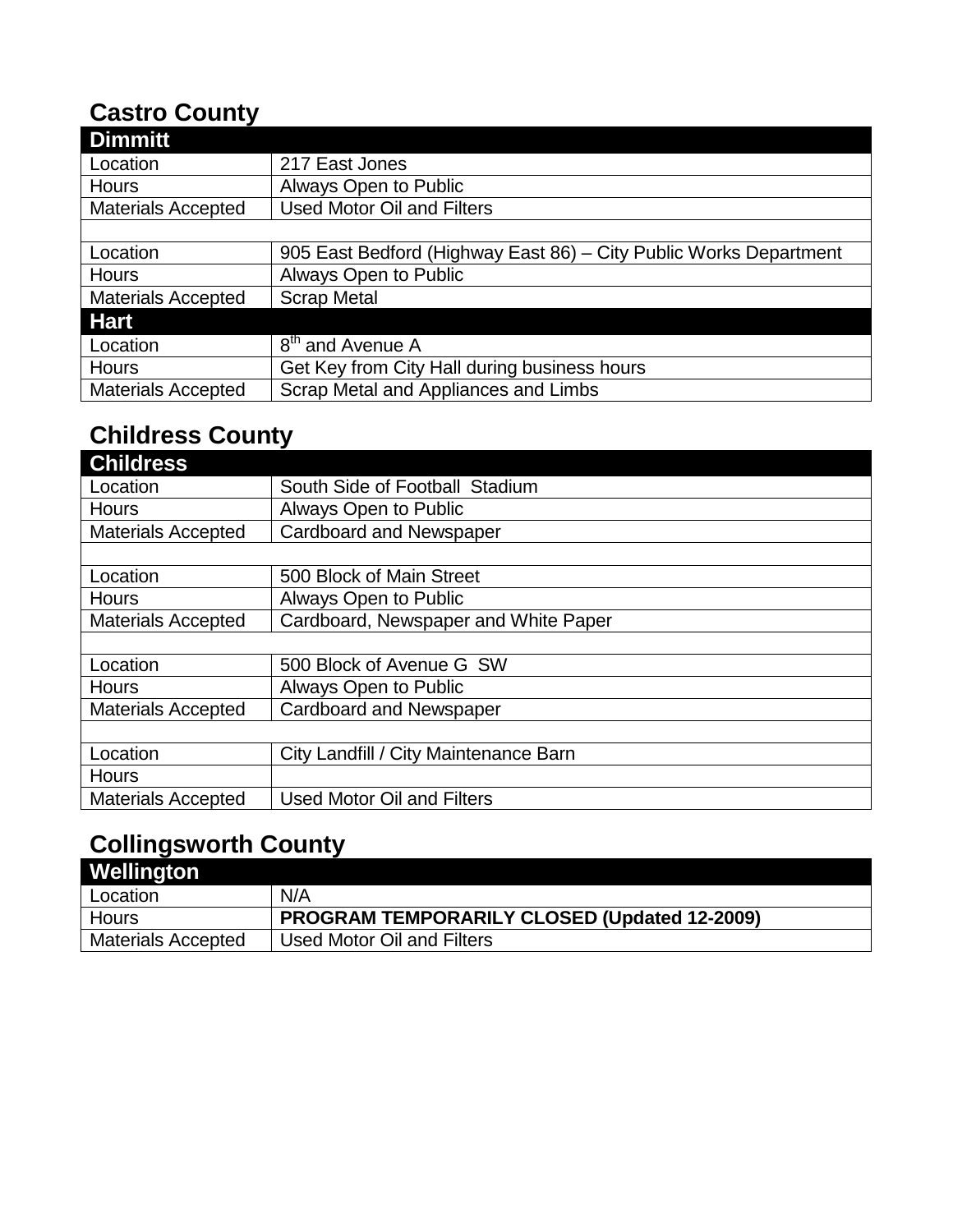# **Dallam County**

| <b>Dalhart</b>            |                                                          |
|---------------------------|----------------------------------------------------------|
| Location                  | 610 Denrock (Behind Senior Center)                       |
| <b>Hours</b>              | Always Open to Public                                    |
| <b>Materials Accepted</b> | Newspaper, Magazines and Phonebooks                      |
|                           |                                                          |
| Location                  | 3 <sup>rd</sup> and Rock Island                          |
| <b>Hours</b>              | <b>Always Open to Public</b>                             |
| <b>Materials Accepted</b> | <b>Used Motor Oil and Filters</b>                        |
|                           |                                                          |
| Location                  | 1600 Tennessee (By Volleyball Courts)                    |
| <b>Hours</b>              | <b>Always Open to Public</b>                             |
| <b>Materials Accepted</b> | <b>Used Motor Oil and Filters</b>                        |
|                           |                                                          |
| Location                  | 1601 Tennessee (United Supermarket Parking Lot)          |
| <b>Hours</b>              | Always Open to Public                                    |
| <b>Materials Accepted</b> | Cardboard, Magazines, Newspaper and Phonebooks           |
|                           |                                                          |
| Location                  | 201 Olive (South of City)                                |
| <b>Hours</b>              | <b>Always Open to Public</b>                             |
| <b>Materials</b>          | Public Access to Woodchips for Compost and Soil Aeration |

## **Deaf Smith County**

| <b>Hereford</b>           |                                                                               |
|---------------------------|-------------------------------------------------------------------------------|
| Location                  | Intersection of East 15 <sup>th</sup> and Progressive Road (at City Landfill) |
| Hours                     | Monday – Friday $8:00 - 5:00$ Saturday $8:00 - 12:00$                         |
| <b>Materials Accepted</b> | Scrap Metal and Limbs                                                         |

# **Donley County**

| <b>Clarendon</b>          |                                                                |
|---------------------------|----------------------------------------------------------------|
| Location                  | 400 West Front Street                                          |
| <b>Hours</b>              | Monday - Saturday $9:30 - 5:30$                                |
| <b>Materials Accepted</b> | Used Motor Oil and Filters, Cardboard, Newspaper, White Paper, |
|                           | Colored Paper, Aluminum, Scrap Metal, Limbs and Yard Clippings |
| <b>Hedley</b>             |                                                                |
| Location                  | 109 Main Street (Behind City Hall)                             |
| <b>Hours</b>              | Always Open to Public                                          |
| <b>Materials Accepted</b> | <b>Used Motor Oil and Filters</b>                              |
| <b>Howardwick</b>         |                                                                |
| Location                  | 228 Rick Husband Boulevard                                     |
| <b>Hours</b>              | Monday - Friday $8:00 - 4:00$                                  |
| <b>Materials Accepted</b> | <b>Used Motor Oil and Filters</b>                              |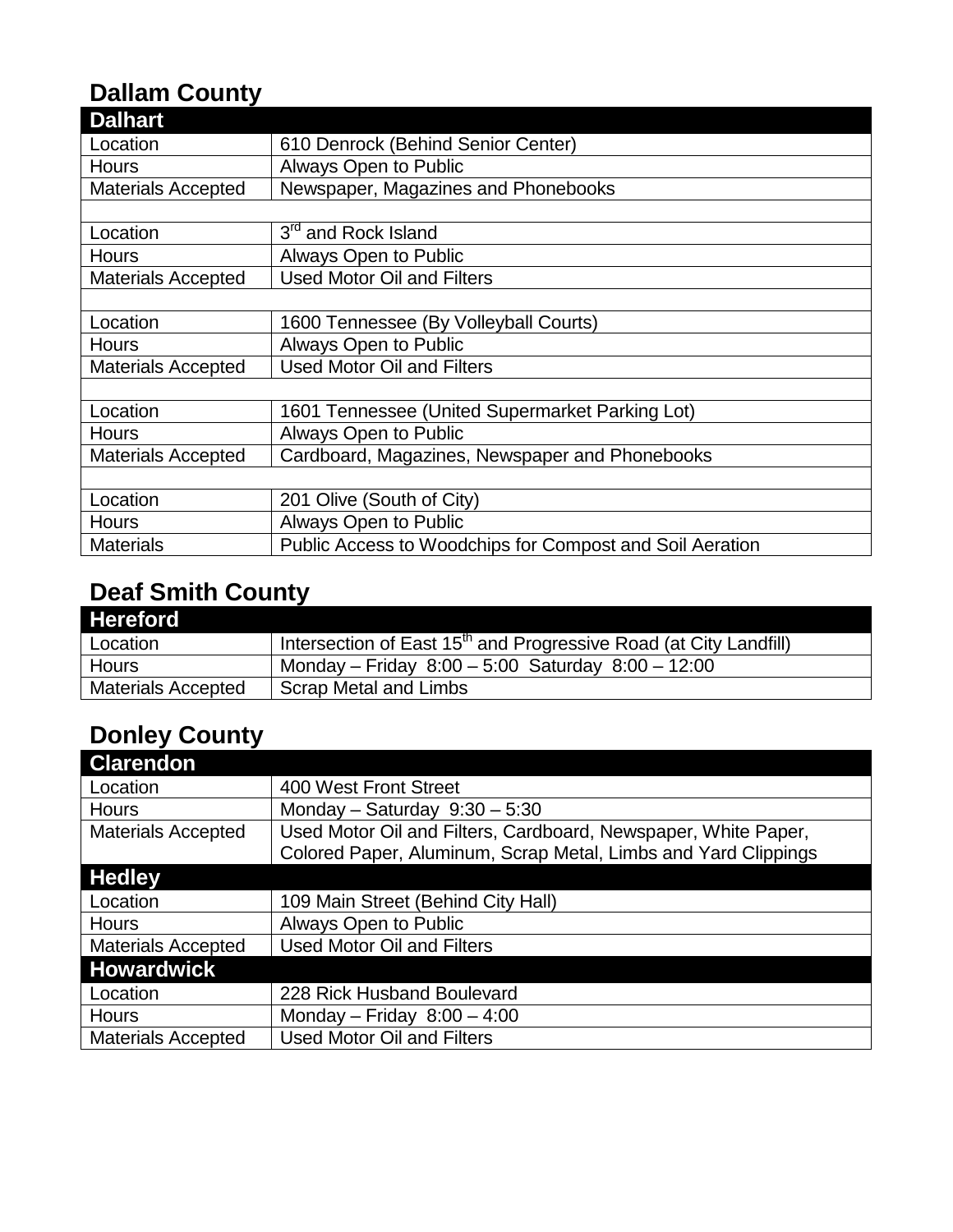# **Gray County**

| <b>Lefors</b>             |                                                                    |
|---------------------------|--------------------------------------------------------------------|
| Location                  | Thut Street and Gray Intersection (at City Barn)                   |
| <b>Hours</b>              | Monday - Friday $8:00 - 5:00$                                      |
| <b>Materials Accepted</b> | <b>Used Motor Oil and Filters</b>                                  |
| <b>McLean</b>             |                                                                    |
| Location                  | <b>Railroad Street and Wheeler Intersection</b>                    |
| <b>Hours</b>              | Always Open to Public                                              |
| <b>Materials Accepted</b> | <b>Used Motor Oil and Filters</b>                                  |
| Pampa                     |                                                                    |
| Location                  | East of town on Loop 171 Approximately One Mile North of Browning  |
|                           | (at City Landfill)                                                 |
| <b>Hours</b>              | Monday - Friday $8:00 - 4:30$                                      |
|                           | Saturday 8:00 - 11:30                                              |
|                           | First Saturday Each Month $8:00 - 4:30$                            |
| <b>Materials Accepted</b> | Cardboard, Milk Jugs, Water Bottles, Soda Bottles, Tin Cans. White |
|                           | Paper, Newspaper, Aluminum Cans, Tree Limbs, Scrap Metal, Grass    |
|                           | Clippings, Appliances, Used Motor Oil and Filters                  |

### **Hall County**

| <b>Estelline</b>          |                                                                     |
|---------------------------|---------------------------------------------------------------------|
| Location                  | 507 Burnett (Behind Old City Hall)                                  |
| <b>Hours</b>              | Always Open to Public                                               |
| <b>Materials Accepted</b> | <b>Used Motor Oil and Filters</b>                                   |
| <b>Memphis</b>            |                                                                     |
| Location                  | Highway 287 at City Limit Sign (City Landfill)                      |
| <b>Hours</b>              | Monday – Saturday $8:00 - 12:00$ and $1:00 - 5:00$                  |
| <b>Materials Accepted</b> | Tree Limbs, Scrap Tires, Roofing Materials, Appliances (with Freon) |
|                           |                                                                     |
| Location                  | 705 Noel Street (Dumpster at Red River Sales)                       |
| Hours                     | Always Open to Public                                               |
| <b>Materials Accepted</b> | Newspaper                                                           |
| <b>Turkey</b>             |                                                                     |
| Location                  | North Side of City Barn                                             |
| <b>Hours</b>              | Always Open to Public                                               |
| <b>Materials Accepted</b> | <b>Scrap Metal and Appliances</b>                                   |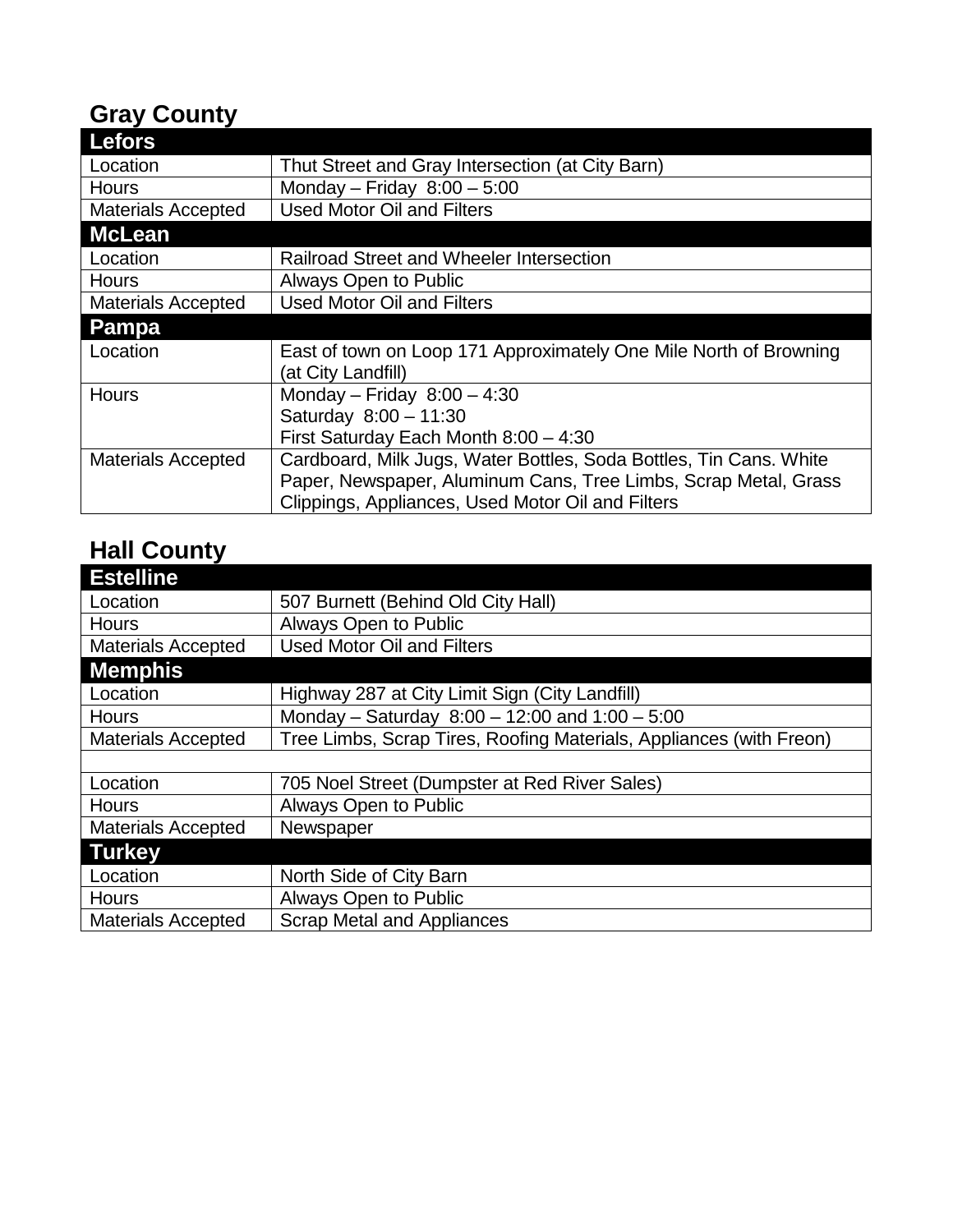#### **Hansford County**

| <b>Gruver</b>             |                                                                       |
|---------------------------|-----------------------------------------------------------------------|
| Location                  | 108 East Broadway                                                     |
| <b>Hours</b>              | Always Open to Public                                                 |
| <b>Materials Accepted</b> | Cardboard, Plastics (Clear and Colored), Aluminum, White Paper,       |
|                           | Magazines, Newspaper, Tin Cans, Used Motor Oil and Filters            |
|                           |                                                                       |
| Location                  | <b>City Sewer Plant</b>                                               |
| <b>Hours</b>              | <b>Call for Appointment</b>                                           |
| <b>Materials Accepted</b> | Tree Limbs, Metal & Yard Clippings                                    |
| <b>Spearman</b>           |                                                                       |
| Location                  | 1/2 Mile West of County Road U and FM 760                             |
| <b>Hours</b>              | Monday - Friday $9:00 - 6:00$                                         |
| <b>Materials Accepted</b> | Scrap Metal, Plastics, Used Motor Oil and Filters, Limbs and Yard     |
|                           | <b>Clippings</b>                                                      |
|                           |                                                                       |
| Location                  | <b>Kenneth and Davis Street</b>                                       |
| <b>Hours</b>              | Always Open to Public                                                 |
| <b>Materials Accepted</b> | Aluminum Cans, Cardboard, Glass, Plastics, Used Motor Oil and Filters |

# **Hartley County**

| Channing                  |                                                            |
|---------------------------|------------------------------------------------------------|
| Location                  | 205 Rock Island and Highway 385 (Across from State Highway |
|                           | Department on the North end of the City)                   |
| Hours                     | $1st$ and 3 <sup>rd</sup> Saturdays $8:00 - 12:00$ --or--  |
|                           | <b>Call For Appointment</b>                                |
| <b>Materials Accepted</b> | Scrap Metal, Used Motor Oil and Filters                    |

## **Hemphill County**

| #1 Purcell Avenue                                               |
|-----------------------------------------------------------------|
| Tuesday – Friday $8:00 - 5:00$                                  |
| Cardboard, White Paper, Aluminum, Newspaper, Used Motor Oil and |
| <b>Filters</b>                                                  |
|                                                                 |
| <b>Airport Road</b>                                             |
| Always Open to Public                                           |
| <b>Used Motor Oil and Filters</b>                               |
|                                                                 |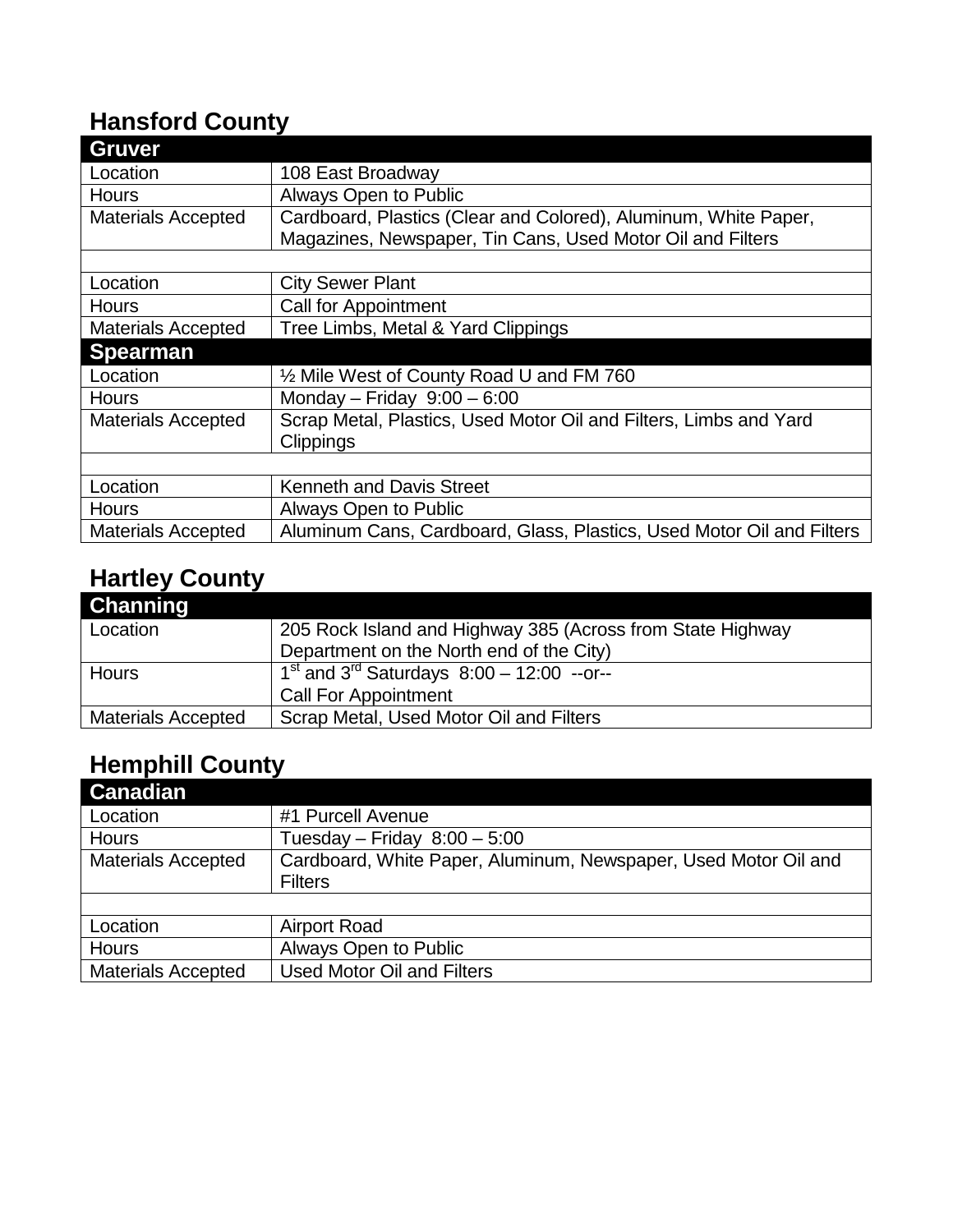## **Hutchinson County**

| <b>Borger</b>             |                                                                      |
|---------------------------|----------------------------------------------------------------------|
| Location                  | 920 North Florida                                                    |
| <b>Hours</b>              | Monday - Friday $8:00 - 5:00$                                        |
|                           | Saturday $8:00 - 1:00$                                               |
| <b>Materials Accepted</b> | Scrap Metal, Scrap Tires, Used Motor Oil and Filters                 |
| <b>Fritch</b>             |                                                                      |
| Location                  | 102 Monroe                                                           |
| <b>Hours</b>              | Monday - Friday $10:00 - 5:00$                                       |
| <b>Materials Accepted</b> | Cardboard, Scrap Metal. Limbs, Plastic Jugs, Scrap Tires, Newspaper, |
|                           | Office Paper, Phone Books, Used Motor Oil and Filters                |
| <b>Stinnett</b>           |                                                                      |
| Location                  | 901 Main Street                                                      |
| <b>Hours</b>              | Always Open to Public                                                |
| <b>Materials Accepted</b> | <b>Used Motor Oil and Filters</b>                                    |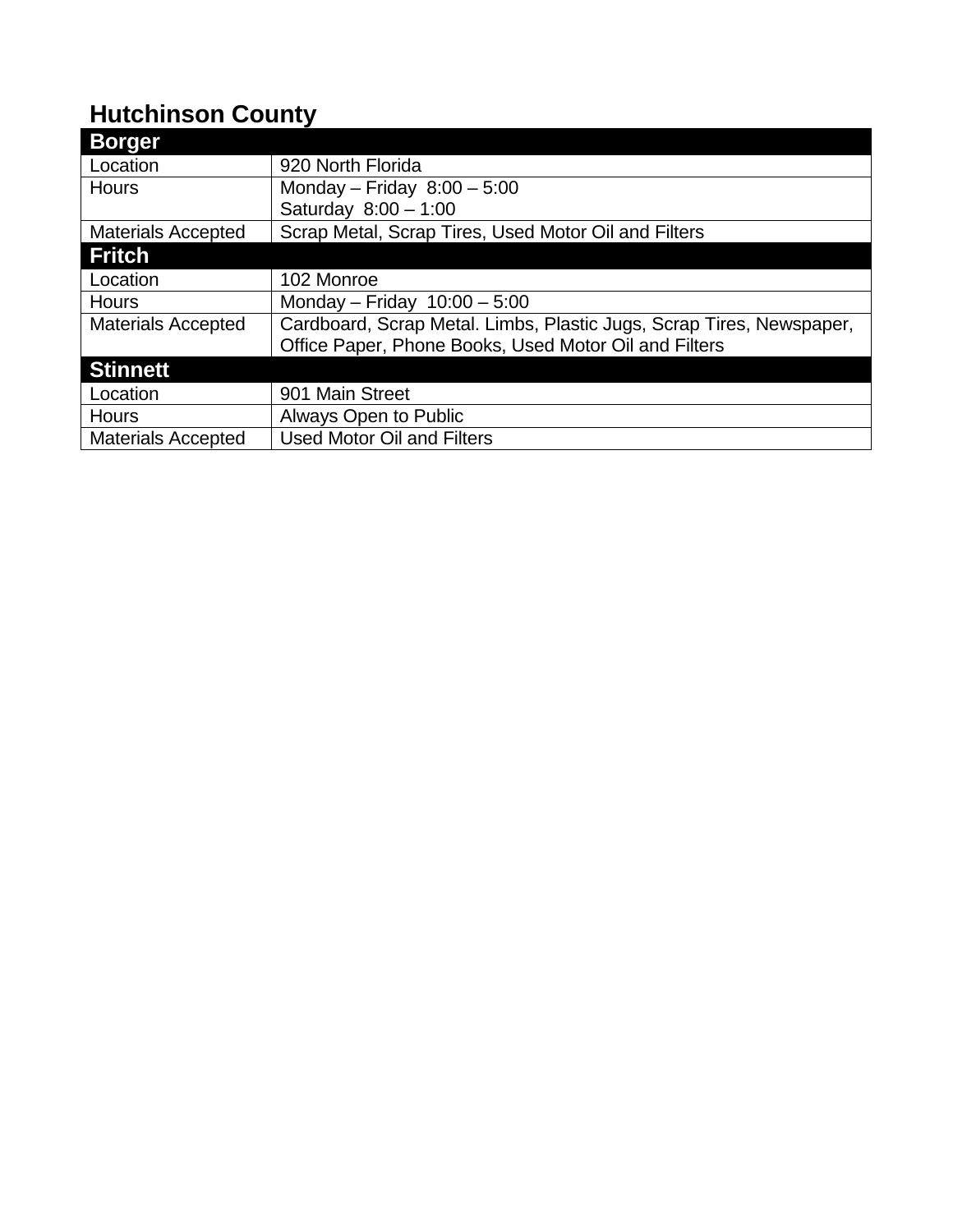# **Lipscomb County**

| <b>Booker</b>             |                                                                 |
|---------------------------|-----------------------------------------------------------------|
| Location                  | 214 South Main (Behind the Old City Hall)                       |
| Hours                     | Always Open to Public                                           |
| <b>Materials Accepted</b> | <b>Used Motor Oil and Filters</b>                               |
|                           |                                                                 |
| Location                  | 311 South Main Street                                           |
| Hours                     | Monday - Friday $8:00 - 4:00$                                   |
| <b>Materials Accepted</b> | Cardboard, Newspapers, Office Paper, Aluminum Cans, & Textbooks |
| <b>Darrouzett</b>         |                                                                 |
| Location                  | 111 West Texas Avenue                                           |
| Hours                     | Always Open to Public                                           |
| <b>Materials Accepted</b> | <b>Used Motor Oil and Filters</b>                               |
| <b>Follett</b>            |                                                                 |
| Location                  | 329 South Main Street (Behind City Hall)                        |
| <b>Hours</b>              | Always Open to Public                                           |
| <b>Materials Accepted</b> | <b>Used Motor Oil and Filters</b>                               |
|                           |                                                                 |
| Location                  | Potter Street and Lovers Lane Intersection                      |
| <b>Hours</b>              | Monday – Friday 8:00 – 5:00 (Contact City Hall for After Hours) |
| <b>Materials Accepted</b> | <b>Scrap Metal and Appliances</b>                               |
|                           |                                                                 |
| Location                  | One Mile East of Town on Highway 15 (North of Airport)          |
| Hours                     | Always Open to Public                                           |
| <b>Materials Accepted</b> | <b>Limbs and Yard Clippings</b>                                 |
| <b>Higgins</b>            |                                                                 |
| Location                  | 201 North Main Street (Across from City Hall)                   |
| <b>Hours</b>              | <b>Contact City Hall for Key</b>                                |
| <b>Materials Accepted</b> | <b>Used Motor Oil</b>                                           |
|                           |                                                                 |
| Location                  | One Mile South of Town on County Road 30                        |
| Hours                     | Tuesdays 9:00 - 5:00 (Closed for Lunch)                         |
|                           | Thursdays $12:00 - 5:00$                                        |
|                           | Saturday 9:00 - 5:00 (Closed for Lunch)                         |
| <b>Materials Accepted</b> | Scrap Metal, Appliances, Limbs                                  |
| <b>Lipscomb</b>           |                                                                 |
| Location                  | 3rd and Main (Behind County Barn)                               |
| <b>Hours</b>              | Always Open to Public                                           |
| <b>Materials Accepted</b> | <b>Used Motor Oil</b>                                           |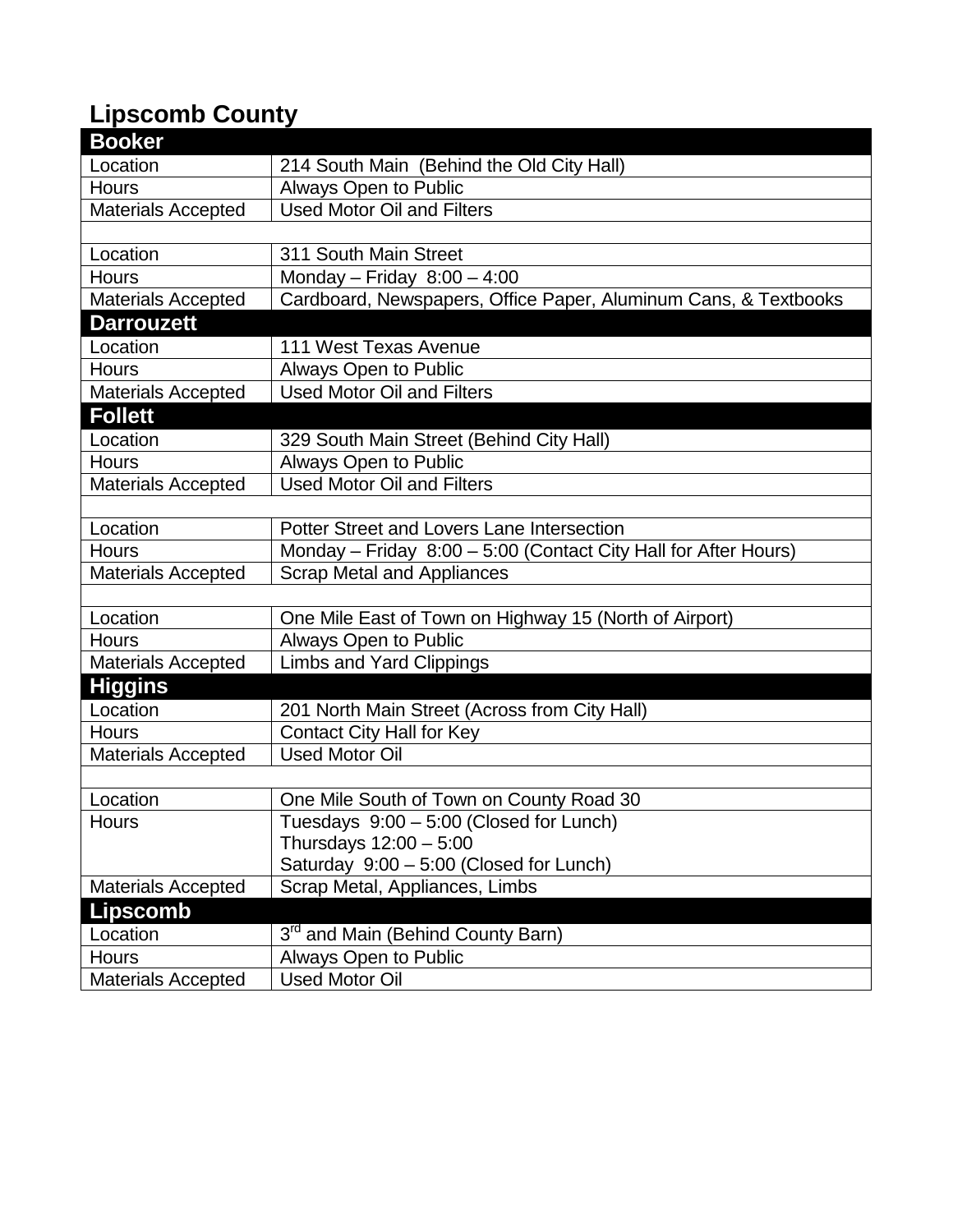### **Moore County**

| <b>Cactus</b>             |                                                                                                 |
|---------------------------|-------------------------------------------------------------------------------------------------|
| Location                  | Center Drive and Rector (at City Transfer Station)                                              |
| <b>Hours</b>              | Monday - Friday $8:00 - 5:00$                                                                   |
| <b>Materials Accepted</b> | Scrap Metal and Appliances, Limbs, Used Motor Oil and Filters and                               |
|                           | Limbs                                                                                           |
| <b>Dumas</b>              |                                                                                                 |
| Location                  | 2 <sup>nd</sup> Street and Avenue J                                                             |
| <b>Hours</b>              | Always Open to Public                                                                           |
| <b>Materials Accepted</b> | Cardboard, Office Paper, Magazines, Newspaper, Aluminum Cans, Tin<br>Cans, Plastics (#1 and #2) |
|                           |                                                                                                 |
| Location                  | 13 <sup>th</sup> and Maddox                                                                     |
| <b>Hours</b>              | Monday - Friday 8:00 - 5:00 (Closed 12:00 - 1:00 for lunch)                                     |
| <b>Materials Accepted</b> | Cardboard, Aluminum, Tin, Plastics, Glass, Newspaper, Magazines,                                |
|                           | <b>Used Motor Oil and Filters</b>                                                               |
|                           |                                                                                                 |
| Location                  | 106 North Bliss                                                                                 |
| <b>Hours</b>              | Always Open to Public                                                                           |
| <b>Materials Accepted</b> | <b>Used Motor Oil and Filters</b>                                                               |
| <b>Sunray</b>             |                                                                                                 |
| Location                  | One Mile West on FM 281                                                                         |
| <b>Hours</b>              | Monday - Friday $11:00 - 12:00$ and $4:00 - 5:00$                                               |
|                           | Saturday $10:00 - 12:00$ and $1:00 - 3:00$                                                      |
| <b>Materials Accepted</b> | Appliances, Brush/Limbs, Concrete, Scrap Tires, Used Motor Oil and                              |
|                           | <b>Filters</b>                                                                                  |
|                           |                                                                                                 |
| Location                  | 2nd Street and Avenue J                                                                         |
| <b>Hours</b>              | Always Open to Public                                                                           |
| <b>Material Accepted</b>  | Cardboard, #1 & #2 Plastics, Newspaper, Office Papers, Magazines                                |
|                           | and Junk Mail, Tin and Aluminum                                                                 |

#### **Ochiltree County**

| <b>Perryton</b>           |                                                                 |
|---------------------------|-----------------------------------------------------------------|
| Location                  | $9th$ and Ash                                                   |
| <b>Hours</b>              | Always Open to Public                                           |
| <b>Materials Accepted</b> | Cardboard, Newsprint, Aluminum, Milk Jugs, White Paper, Colored |
|                           | Paper, Used Motor Oil and Filters                               |

### **Oldham County**

| Vega                      |                                                     |
|---------------------------|-----------------------------------------------------|
| Location                  | 5 <sup>th</sup> and Ross                            |
| Hours                     | Monday – Friday $8:00 - 5:00$                       |
| <b>Materials Accepted</b> | Scrap Metal, Appliances, Used Motor Oil and Filters |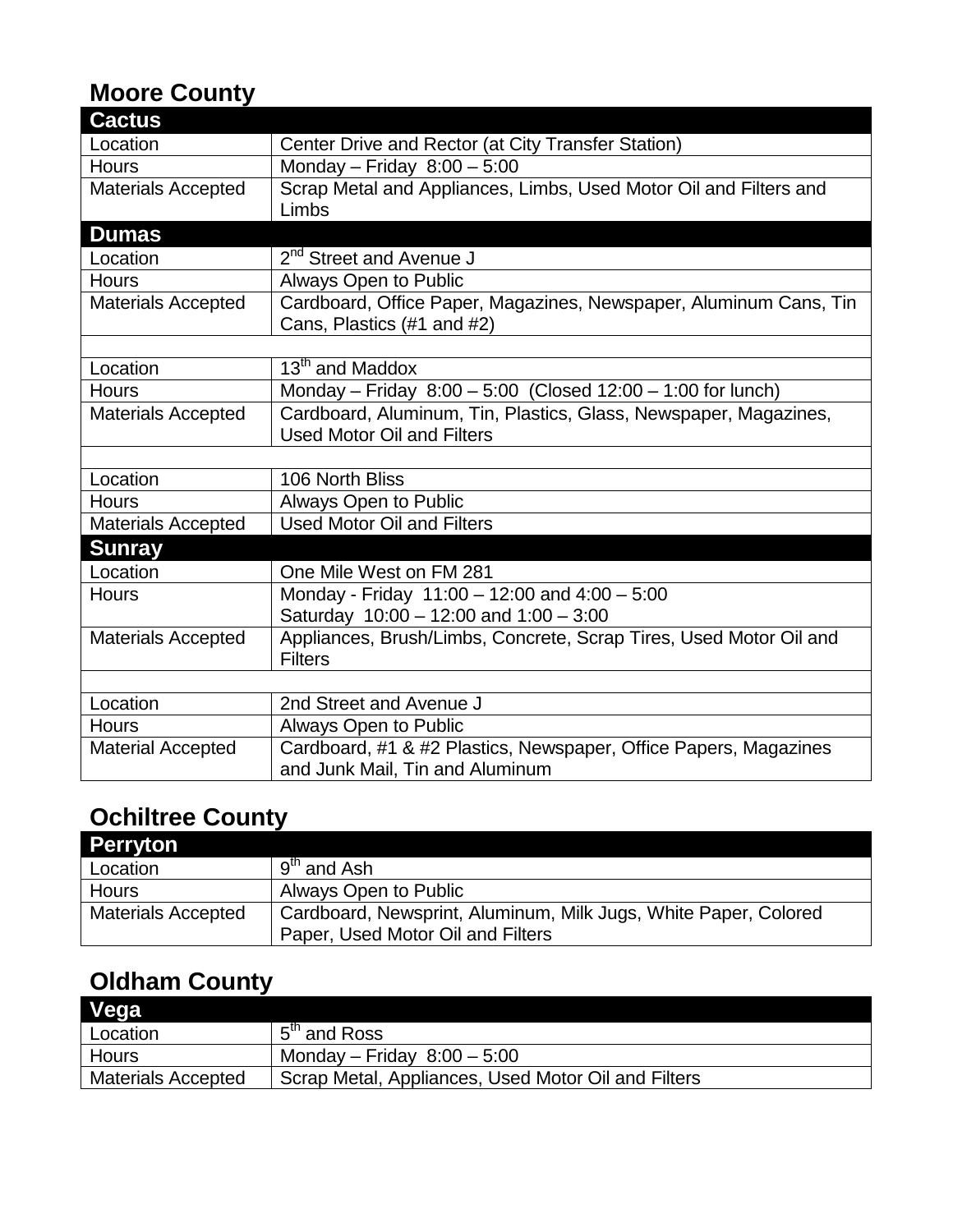### **Parmer County**

| <b>Farwell</b>            |                                                |
|---------------------------|------------------------------------------------|
| Location                  | 504 Avenue A                                   |
| <b>Hours</b>              | Always Open to Public                          |
| <b>Materials Accepted</b> | <b>Used Motor Oil and Filters</b>              |
|                           |                                                |
| Location                  | One Mile East of Town on County Road 1         |
| <b>Hours</b>              | Monday - Friday $8:00 - 5:00$                  |
| <b>Materials Accepted</b> | Scrap Metal, Appliances and Limbs              |
| <b>Friona</b>             |                                                |
| Location                  | 8 <sup>th</sup> and Jackson                    |
| <b>Hours</b>              | <b>Contact City Hall During Business Hours</b> |
| <b>Materials Accepted</b> | <b>Scrap Metal</b>                             |

#### **Potter County**

| <b>Amarillo</b>           |                                                                     |  |
|---------------------------|---------------------------------------------------------------------|--|
| Location                  | $\overline{27}$ <sup>th</sup> and Hays                              |  |
| <b>Hours</b>              | <b>Always Open to Public</b>                                        |  |
| <b>Materials Accepted</b> | Cardboard, Newspaper, Plastics (#1 and #2), White Paper, Used Motor |  |
|                           | Oil and Filters, Phonebooks                                         |  |
|                           |                                                                     |  |
| Location                  | 5730 West Amarillo Boulevard (Green Dumpsters at Wal-Mart)          |  |
| <b>Hours</b>              | <b>Always Open to Public</b>                                        |  |
| <b>Materials Accepted</b> | Newspaper, Plastics (#1 and #2), White Paper                        |  |
|                           |                                                                     |  |
| Location                  | 4215 Canyon Drive (Green Dumpsters at Wal-Mart)                     |  |
| <b>Hours</b>              | Always Open to Public                                               |  |
| <b>Materials Accepted</b> | Newspaper, Plastics (#1 and #2), White Paper                        |  |
|                           |                                                                     |  |
| Location                  | 4610 South Coulter (Green Dumpsters at Wal-Mart)                    |  |
| <b>Hours</b>              | Always Open to Public                                               |  |
| <b>Materials Accepted</b> | Newspaper, Plastics (#1 and #2), White Paper                        |  |
|                           |                                                                     |  |
| Location                  | 3700 East I-40 (Green Dumpsters at Wal-Mart)                        |  |
| <b>Hours</b>              | Always Open to Public                                               |  |
| <b>Materials Accepted</b> | Newspaper, Plastics (#1 and #2), White Paper                        |  |
|                           |                                                                     |  |
| Location                  | 803 South Garfield (Private Recycler - Allied Waste Services)       |  |
| <b>Hours</b>              | Monday - Friday $8:00 - 5:00$                                       |  |
| <b>Materials Accepted</b> | Cardboard, White Paper, Sorted Office Waste, Shredded Paper         |  |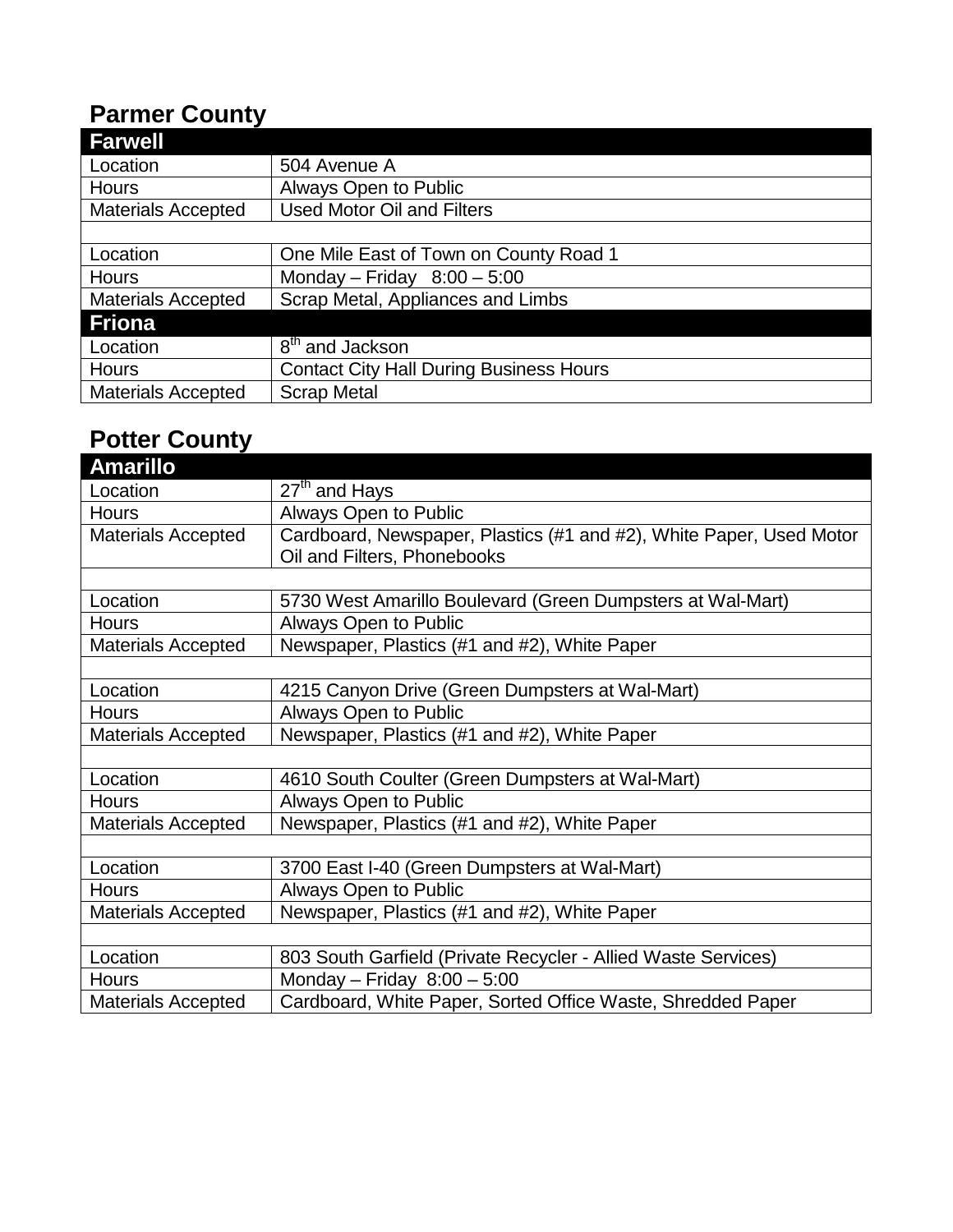## **Randall County**

| <b>Amarillo</b>           |                                                        |
|---------------------------|--------------------------------------------------------|
| <b>See Potter County</b>  |                                                        |
| Canyon                    |                                                        |
| Location                  | 201 16 <sup>th</sup> Street                            |
| <b>Hours</b>              | Always Open to Public                                  |
| <b>Materials Accepted</b> | <b>Used Motor Oil and Filters</b>                      |
|                           |                                                        |
| Location                  | 301 1 <sup>st</sup> Avenue (City Barn)                 |
| <b>Hours</b>              | Monday - Friday $8:00 - 5:00$                          |
| <b>Materials Accepted</b> | <b>Scrap Metal and Appliances</b>                      |
|                           |                                                        |
| Location                  | 1001 2 <sup>nd</sup> Avenue (Old Santa Fe Depot)       |
| <b>Hours</b>              | Always Open to Public                                  |
| <b>Materials Accepted</b> | Limbs - (Free Firewood Available to Public)            |
|                           |                                                        |
| Location                  | 106 North Talley                                       |
| <b>Hours</b>              | <b>Contact City Hall</b>                               |
| <b>Materials Accepted</b> | Scrap Metal, Appliances and Used Motor Oil and Filters |
|                           |                                                        |
| Location                  | I-27 & County Line Road (at City Sewer Plant)          |
| <b>Hours</b>              | <b>Contact City Hall</b>                               |
| <b>Materials Accepted</b> | Limbs                                                  |

#### **Roberts County**

| Miami                     |                                                        |
|---------------------------|--------------------------------------------------------|
| Location                  | 405 West Commercial                                    |
| Hours                     | Monday, Wednesday, Friday 9:00 - 6:00                  |
|                           | Saturday 9:00 - 7:00                                   |
| <b>Materials Accepted</b> | Scrap Metal and Appliances, Used Motor Oil and Filters |
|                           |                                                        |
| Location                  | <b>Austin Street and Mobettie</b>                      |
| Hours                     | Always Open to Public                                  |
| <b>Materials Accepted</b> | Limbs                                                  |

# **Sherman County**

| <b>Stratford</b>          |                                                          |
|---------------------------|----------------------------------------------------------|
| Location                  | 3 <sup>rd</sup> and Main Street                          |
| <b>Hours</b>              | Always Open to Public                                    |
| <b>Materials Accepted</b> | Newspaper, Aluminum Cans. Magazines                      |
|                           |                                                          |
| Location                  | 12075 County Road 6                                      |
| <b>Hours</b>              | Monday - Friday $8:00 - 5:00$                            |
| <b>Materials Accepted</b> | Scrap Metal, Yard Waste and Limbs, Cardboard, Newspaper, |
|                           | Magazines, Used Motor Oil and Filters                    |